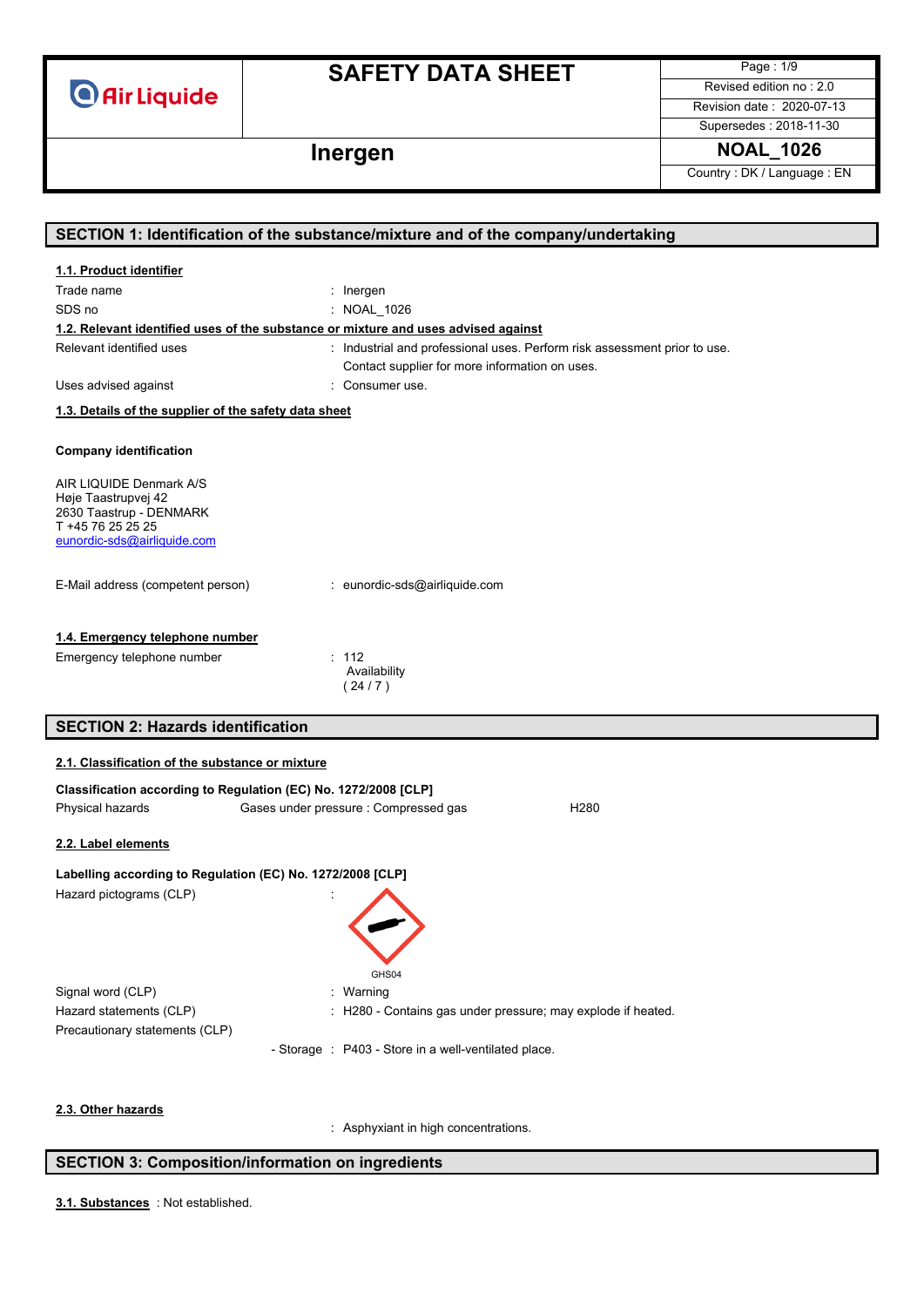

Page : 2/9 Revised edition no : 2.0

Revision date : 2020-07-13

## Supersedes : 2018-11-30

## **Inergen 1026** NOAL\_1026

Country : DK / Language : EN

#### **Name Product identifier Composition [V-%]: Classification according to Regulation (EC) No. 1272/2008 [CLP]** Nitrogen (CAS-No.) 7727-37-9 (EC-No.) 231-783-9 (EC Index-No.) (REACH-no) \*1 52 Press. Gas (Comp.), H280 Argon (CAS-No.) 7440-37-1 (EC-No.) 231-147-0 (EC Index-No.) (REACH-no) \*1 40 Press. Gas (Comp.), H280 Carbon dioxide (CAS-No.) 124-38-9 (EC-No.) 204-696-9 (EC Index-No.) (REACH-no) \*1 8 Press. Gas (Liq.), H280 **3.2. Mixtures**

Full text of H-statements: see section 16

*Contains no other components or impurities which will influence the classification of the product.*

*\*1: Listed in Annex IV / V REACH, exempted from registration.*

*\*2: Registration deadline not expired.*

*\*3: Registration not required: Substance manufactured or imported < 1t/y.*

#### **SECTION 4: First aid measures**

#### **4.1. Description of first aid measures**

| - Inhalation                                                     | : Remove victim to uncontaminated area wearing self contained breathing apparatus. Keep<br>victim warm and rested. Call a doctor. Perform cardiopulmonary resuscitation if breathing<br>stopped. |
|------------------------------------------------------------------|--------------------------------------------------------------------------------------------------------------------------------------------------------------------------------------------------|
| - Skin contact                                                   | : Adverse effects not expected from this product.                                                                                                                                                |
| - Eye contact                                                    | : Adverse effects not expected from this product.                                                                                                                                                |
| - Ingestion                                                      | : Ingestion is not considered a potential route of exposure.                                                                                                                                     |
| 4.2. Most important symptoms and effects, both acute and delayed |                                                                                                                                                                                                  |
|                                                                  | : In high concentrations may cause asphyxiation. Symptoms may include loss of<br>mobility/consciousness. Victim may not be aware of asphyxiation.<br>Refer to section 11.                        |

**4.3. Indication of any immediate medical attention and special treatment needed**

: None.

#### **SECTION 5: Firefighting measures**

#### **5.1. Extinguishing media**

| - Suitable extinguishing media<br>- Unsuitable extinguishing media |  | : Water spray or fog.<br>: Do not use water jet to extinguish.           |
|--------------------------------------------------------------------|--|--------------------------------------------------------------------------|
| 5.2. Special hazards arising from the substance or mixture         |  |                                                                          |
| Specific hazards<br>Hazardous combustion products                  |  | : Exposure to fire may cause containers to rupture/explode.<br>$:$ None. |
| 5.3. Advice for firefighters                                       |  |                                                                          |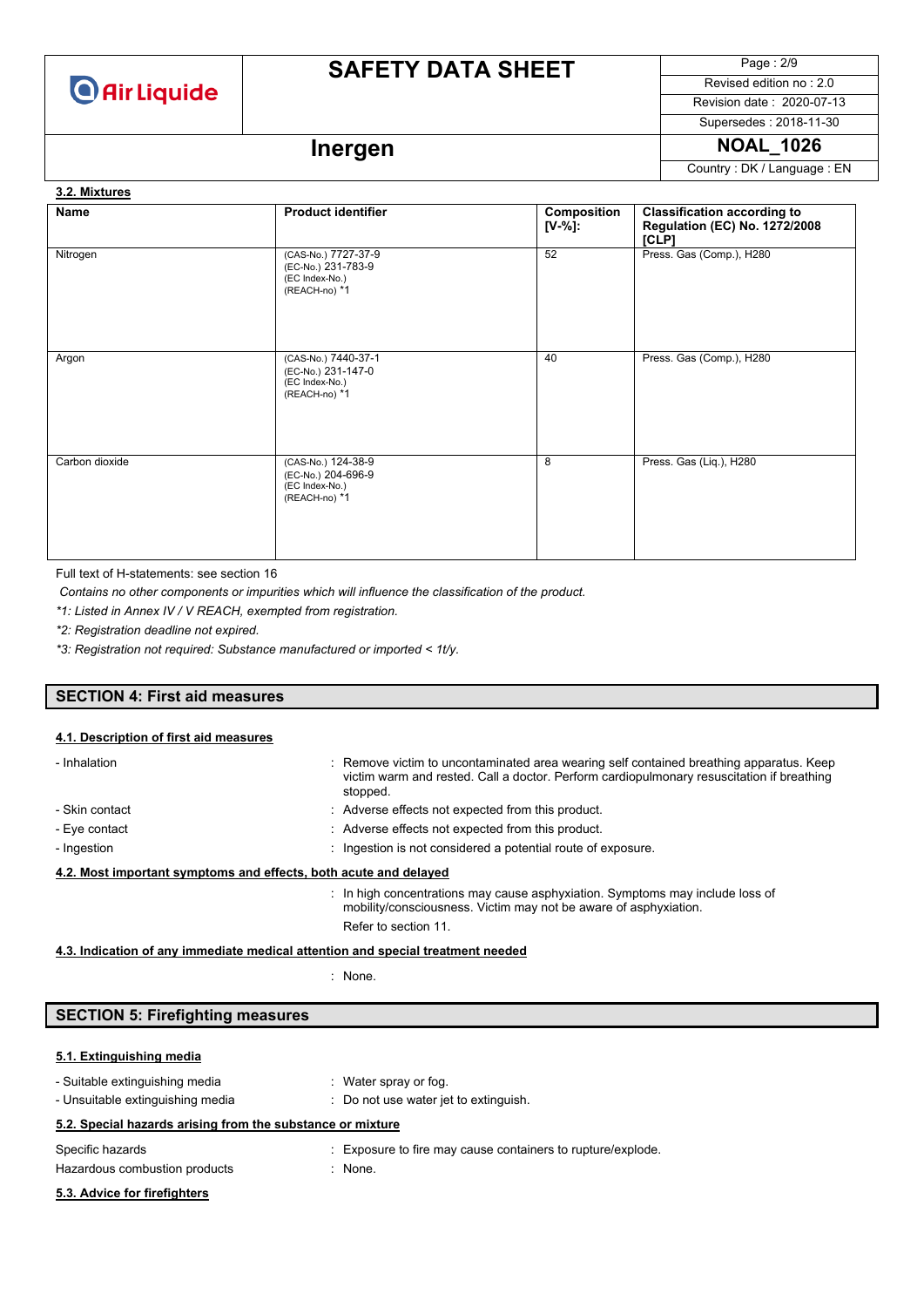|  | <b>O</b> Air Liquide |  |
|--|----------------------|--|

Page : 3/9 Revised edition no : 2.0 Revision date : 2020-07-13 Supersedes : 2018-11-30

# **Inergen NOAL\_1026**

|                                                | ັ                                                                                                                                                                                                                                                                                                                 |                            |  |  |
|------------------------------------------------|-------------------------------------------------------------------------------------------------------------------------------------------------------------------------------------------------------------------------------------------------------------------------------------------------------------------|----------------------------|--|--|
|                                                |                                                                                                                                                                                                                                                                                                                   | Country: DK / Language: EN |  |  |
| Specific methods                               | : Use fire control measures appropriate for the surrounding fire. Exposure to fire and heat<br>radiation may cause gas receptacles to rupture. Cool endangered receptacles with water spray<br>jet from a protected position. Prevent water used in emergency cases from entering sewers and<br>drainage systems. |                            |  |  |
|                                                | If possible, stop flow of product.                                                                                                                                                                                                                                                                                |                            |  |  |
|                                                | Use water spray or fog to knock down fire fumes if possible.                                                                                                                                                                                                                                                      |                            |  |  |
|                                                | Move containers away from the fire area if this can be done without risk.                                                                                                                                                                                                                                         |                            |  |  |
| Special protective equipment for fire fighters | : In confined space use self-contained breathing apparatus.                                                                                                                                                                                                                                                       |                            |  |  |
|                                                | Standard protective clothing and equipment (Self Contained Breathing Apparatus) for fire<br>fighters.                                                                                                                                                                                                             |                            |  |  |
|                                                | Standard EN 137 - Self-contained open-circuit compressed air breathing apparatus with full<br>face mask.                                                                                                                                                                                                          |                            |  |  |
|                                                | Standard EN 469 - Protective clothing for firefighters. Standard - EN 659: Protective gloves for<br>firefighters.                                                                                                                                                                                                 |                            |  |  |

#### **SECTION 6: Accidental release measures**

#### **6.1. Personal precautions, protective equipment and emergency procedures**

|                                                           | : Try to stop release.                                                                                         |
|-----------------------------------------------------------|----------------------------------------------------------------------------------------------------------------|
|                                                           | Evacuate area.                                                                                                 |
|                                                           | Wear self-contained breathing apparatus when entering area unless atmosphere is proved to<br>be safe.          |
|                                                           | Ensure adequate air ventilation.                                                                               |
|                                                           | Prevent from entering sewers, basements and workpits, or any place where its accumulation<br>can be dangerous. |
|                                                           | Act in accordance with local emergency plan.                                                                   |
|                                                           | Stay upwind.                                                                                                   |
|                                                           | Oxygen detectors should be used when asphyxiating gases may be released.                                       |
| 6.2. Environmental precautions                            |                                                                                                                |
|                                                           | : Try to stop release.                                                                                         |
| 6.3. Methods and material for containment and cleaning up |                                                                                                                |
|                                                           | : Ventilate area.                                                                                              |
| 6.4. Reference to other sections                          |                                                                                                                |
|                                                           | $\therefore$ See also sections 8 and 13.                                                                       |
| <b>SECTION 7: Handling and storage</b>                    |                                                                                                                |

### **7.1. Precautions for safe handling**

| Safe use of the product<br>٠ | The product must be handled in accordance with good industrial hygiene and safety<br>procedures.                                                         |
|------------------------------|----------------------------------------------------------------------------------------------------------------------------------------------------------|
|                              | Only experienced and properly instructed persons should handle gases under pressure.                                                                     |
|                              | Consider pressure relief device(s) in gas installations.                                                                                                 |
|                              | Ensure the complete gas system was (or is regularily) checked for leaks before use.                                                                      |
|                              | Do not smoke while handling product.                                                                                                                     |
|                              | Use only properly specified equipment which is suitable for this product, its supply pressure and<br>temperature. Contact your gas supplier if in doubt. |
|                              | Avoid suck back of water, acid and alkalis.                                                                                                              |
|                              | Do not breathe gas.                                                                                                                                      |
|                              | Avoid release of product into atmosphere.                                                                                                                |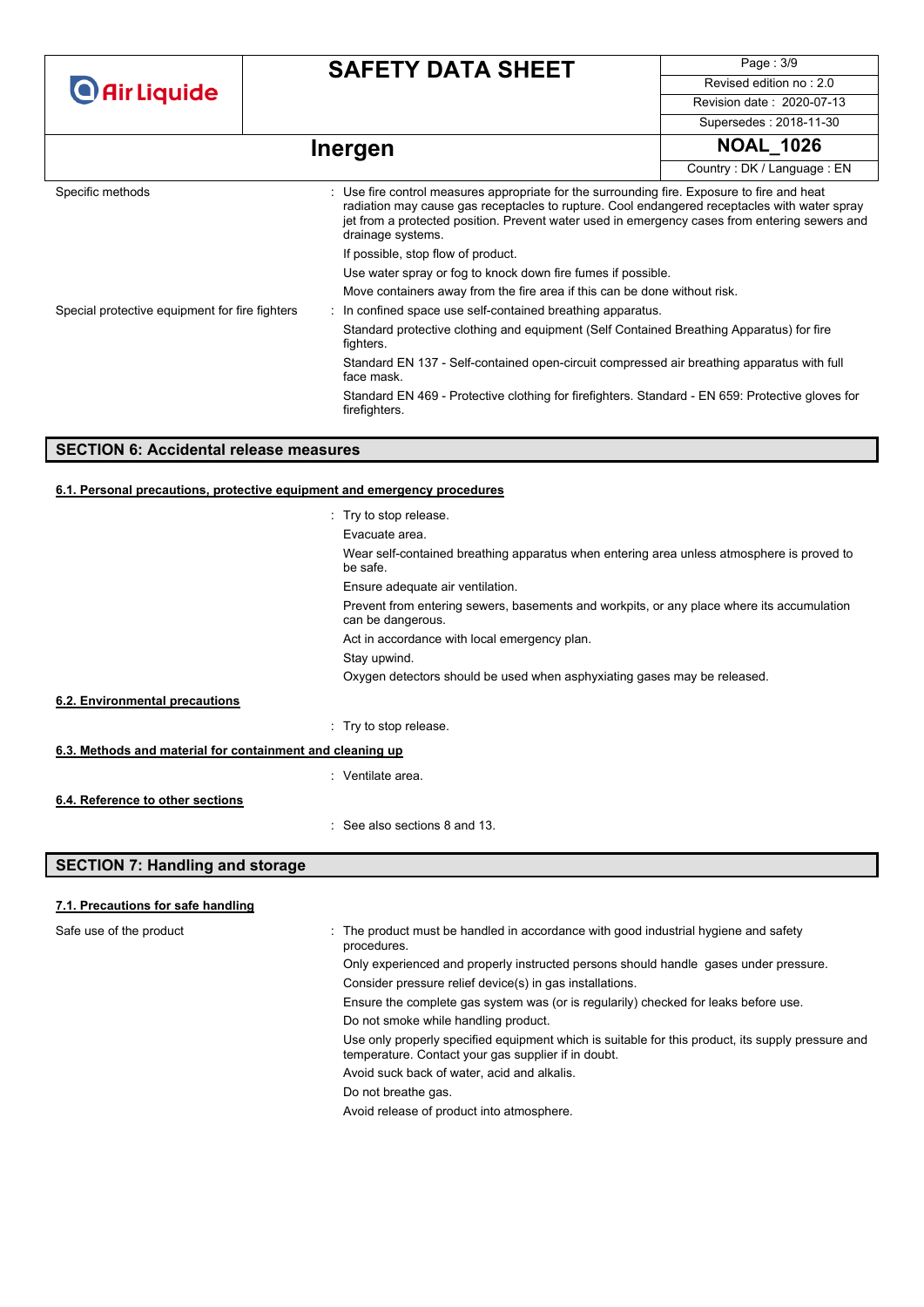Page : 4/9 Revised edition no : 2.0 Revision date : 2020-07-13

Supersedes : 2018-11-30

## **Inergen 1026** NOAL\_1026

| Country: DK / Language: EN |
|----------------------------|
|                            |

|                                                                                              |                                                                                                                                                                  | <b>COUTILY</b> DIVILLAINUAUC LIV |  |  |  |
|----------------------------------------------------------------------------------------------|------------------------------------------------------------------------------------------------------------------------------------------------------------------|----------------------------------|--|--|--|
| Safe handling of the gas receptacle                                                          | Refer to supplier's container handling instructions.                                                                                                             |                                  |  |  |  |
|                                                                                              | Do not allow backfeed into the container.                                                                                                                        |                                  |  |  |  |
|                                                                                              | Protect cylinders from physical damage; do not drag, roll, slide or drop.                                                                                        |                                  |  |  |  |
|                                                                                              | When moving cylinders, even for short distances, use a cart (trolley, hand truck, etc.) designed<br>to transport cylinders.                                      |                                  |  |  |  |
|                                                                                              | Leave valve protection caps in place until the container has been secured against either a wall<br>or bench or placed in a container stand and is ready for use. |                                  |  |  |  |
|                                                                                              | If user experiences any difficulty operating valve discontinue use and contact supplier.                                                                         |                                  |  |  |  |
|                                                                                              | Never attempt to repair or modify container valves or safety relief devices.                                                                                     |                                  |  |  |  |
|                                                                                              | Damaged valves should be reported immediately to the supplier.                                                                                                   |                                  |  |  |  |
|                                                                                              | Keep container valve outlets clean and free from contaminants particularly oil and water.                                                                        |                                  |  |  |  |
|                                                                                              | Replace valve outlet caps or plugs and container caps where supplied as soon as container is<br>disconnected from equipment.                                     |                                  |  |  |  |
|                                                                                              | Close container valve after each use and when empty, even if still connected to equipment.                                                                       |                                  |  |  |  |
|                                                                                              | Never attempt to transfer gases from one cylinder/container to another.                                                                                          |                                  |  |  |  |
|                                                                                              | Never use direct flame or electrical heating devices to raise the pressure of a container.                                                                       |                                  |  |  |  |
|                                                                                              | Do not remove or deface labels provided by the supplier for the identification of the content of<br>the container.                                               |                                  |  |  |  |
|                                                                                              | Suck back of water into the container must be prevented.                                                                                                         |                                  |  |  |  |
|                                                                                              | Open valve slowly to avoid pressure shock.                                                                                                                       |                                  |  |  |  |
| 7.2. Conditions for safe storage, including any incompatibilities                            |                                                                                                                                                                  |                                  |  |  |  |
|                                                                                              | : Observe all regulations and local requirements regarding storage of containers.                                                                                |                                  |  |  |  |
|                                                                                              | Containers should not be stored in conditions likely to encourage corrosion.                                                                                     |                                  |  |  |  |
|                                                                                              | Container valve guards or caps should be in place.                                                                                                               |                                  |  |  |  |
|                                                                                              | Containers should be stored in the vertical position and properly secured to prevent them from<br>falling over.                                                  |                                  |  |  |  |
|                                                                                              | Stored containers should be periodically checked for general condition and leakage.                                                                              |                                  |  |  |  |
|                                                                                              | Keep container below 50°C in a well ventilated place.                                                                                                            |                                  |  |  |  |
| Store containers in location free from fire risk and away from sources of heat and ignition. |                                                                                                                                                                  |                                  |  |  |  |
|                                                                                              | Keep away from combustible materials.                                                                                                                            |                                  |  |  |  |
| 7.3. Specific end use(s)                                                                     |                                                                                                                                                                  |                                  |  |  |  |
|                                                                                              |                                                                                                                                                                  |                                  |  |  |  |
|                                                                                              | : None.                                                                                                                                                          |                                  |  |  |  |

#### **SECTION 8: Exposure controls/personal protection**

#### **8.1. Control parameters**

| Carbon dioxide (124-38-9)         |                                          |                                               |
|-----------------------------------|------------------------------------------|-----------------------------------------------|
| OEL: Occupational Exposure Limits |                                          |                                               |
| EU                                | TWA IOELV (EU) 8 h $\text{[mq/m³]}$      | $9000 \; \mathrm{ma/m^3}$                     |
|                                   | TWA IOELV (EU) 8 h [ppm]                 | 5000 ppm                                      |
| Denmark                           | TWA (DK) OEL 8h $\text{[mq/m}^3\text{]}$ | 9000 mg/m <sup>3</sup>                        |
|                                   | TWA (DK) OEL 8h [ppm]                    | 5000 ppm                                      |
|                                   | Anmærkninger (DK)                        | E (betyder, at stoffet har en EF-grænseværdi) |

DNEL (Derived-No Effect Level) : No data available.

PNEC (Predicted No-Effect Concentration) : No data available.

#### **8.2. Exposure controls**

#### **8.2.1. Appropriate engineering controls**

: Provide adequate general and local exhaust ventilation.

Systems under pressure should be regularily checked for leakages. Ensure exposure is below occupational exposure limits (where available). Oxygen detectors should be used when asphyxiating gases may be released.

Consider the use of a work permit system e.g. for maintenance activities.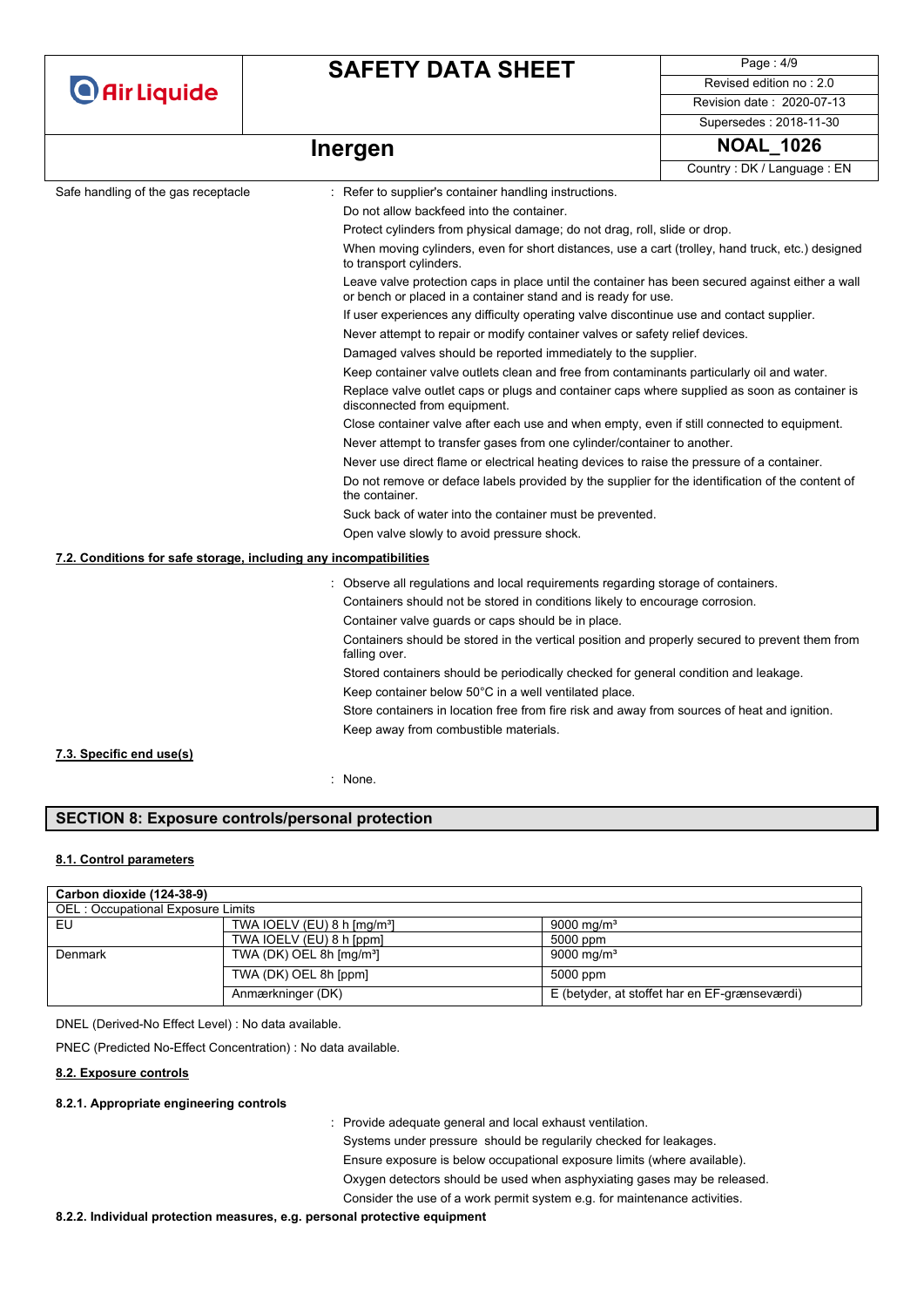**O** Air Liquide

## **SAFETY DATA SHEET**

Page : 5/9 Revised edition no : 2.0 Revision date : 2020-07-13

Supersedes : 2018-11-30

## **Inergen NOAL\_1026**

|                                        |                                                                                                                                                                                                                                                                                                                                                                                                                                                                                                                                                                                                                                                                                                            | Country: DK / Language: EN |
|----------------------------------------|------------------------------------------------------------------------------------------------------------------------------------------------------------------------------------------------------------------------------------------------------------------------------------------------------------------------------------------------------------------------------------------------------------------------------------------------------------------------------------------------------------------------------------------------------------------------------------------------------------------------------------------------------------------------------------------------------------|----------------------------|
|                                        | : A risk assessment should be conducted and documented in each work area to assess the risks<br>related to the use of the product and to select the PPE that matches the relevant risk. The<br>following recommendations should be considered:<br>PPE compliant to the recommended EN/ISO standards should be selected.                                                                                                                                                                                                                                                                                                                                                                                    |                            |
| • Eye/face protection                  | : Wear safety glasses with side shields.<br>Standard EN 166 - Personal eye-protection - specifications.                                                                                                                                                                                                                                                                                                                                                                                                                                                                                                                                                                                                    |                            |
| • Skin protection                      |                                                                                                                                                                                                                                                                                                                                                                                                                                                                                                                                                                                                                                                                                                            |                            |
| - Hand protection                      | : Wear working gloves when handling gas containers.                                                                                                                                                                                                                                                                                                                                                                                                                                                                                                                                                                                                                                                        |                            |
|                                        | Standard EN 388 - Protective gloves against mechanical risk.                                                                                                                                                                                                                                                                                                                                                                                                                                                                                                                                                                                                                                               |                            |
| - Other                                | : Wear safety shoes while handling containers.<br>Standard EN ISO 20345 - Personal protective equipment - Safety footwear.                                                                                                                                                                                                                                                                                                                                                                                                                                                                                                                                                                                 |                            |
| • Respiratory protection               | Gas filters may be used if all surrounding conditions e.g. type and concentration of the<br>contaminant(s) and duration of use are known.<br>Use gas filters with full face mask, where exposure limits may be exceeded for a short-term<br>period, e.g. connecting or disconnecting containers.<br>Gas filters do not protect against oxygen deficiency.<br>Self contained breathing apparatus (SCBA) or positive pressure airline with mask are to be<br>used in oxygen-deficient atmospheres.<br>Standard EN 14387 - Gas filter(s), combined filter(s) and standard EN136, full face masks.<br>Standard EN 137 - Self-contained open-circuit compressed air breathing apparatus with full<br>face mask. |                            |
| • Thermal hazards                      | : None in addition to the above sections.                                                                                                                                                                                                                                                                                                                                                                                                                                                                                                                                                                                                                                                                  |                            |
| 8.2.3. Environmental exposure controls |                                                                                                                                                                                                                                                                                                                                                                                                                                                                                                                                                                                                                                                                                                            |                            |
|                                        | : None necessary.                                                                                                                                                                                                                                                                                                                                                                                                                                                                                                                                                                                                                                                                                          |                            |

#### **SECTION 9: Physical and chemical properties**

#### **9.1. Information on basic physical and chemical properties**

Appearance

• Physical state at  $20^{\circ}$ C / 101.3kPa : Gas.

| Colour                                          | Mixture contains one or more component(s) which have the following colour(s):<br>Colourless.                                                   |
|-------------------------------------------------|------------------------------------------------------------------------------------------------------------------------------------------------|
| Odour                                           | Odourless.                                                                                                                                     |
| Odour threshold                                 | Odour threshold is subjective and inadequate to warn of overexposure.                                                                          |
| pH value                                        | : Not applicable for gases and gas mixtures.                                                                                                   |
| Molar mass                                      | : Not applicable for gas mixtures.                                                                                                             |
| Melting point                                   | : Not applicable for gas mixtures.                                                                                                             |
| Boiling point                                   | : Not applicable for gas mixtures.                                                                                                             |
| Flash point                                     | : Not applicable for gases and gas mixtures.                                                                                                   |
| Evaporation rate (ether=1)                      | : Not applicable for gases and gas mixtures.                                                                                                   |
| Flammability range                              | : Non flammable.                                                                                                                               |
| Vapour pressure [20°C]                          | : Not applicable.                                                                                                                              |
| Vapour pressure [50°C]                          | : Not applicable.                                                                                                                              |
| Relative density, gas (air=1)                   | $:$ Heavier than air.                                                                                                                          |
| Solubility in water                             | Solubility in water of component(s) of the mixture :<br>• Carbon dioxide: 2000 mg/l Completely soluble. • Argon: 67.3 mg/l • Nitrogen: 20 mg/l |
| Partition coefficient n-octanol/water [log Kow] | : Not applicable for gas mixtures.                                                                                                             |
| Auto-ignition temperature                       | : Non flammable.                                                                                                                               |
| Decomposition point [°C]                        | $\therefore$ Not applicable.                                                                                                                   |
| Viscosity [20°C]                                | : No reliable data available.                                                                                                                  |
| <b>Explosive Properties</b>                     | Not applicable.                                                                                                                                |
| <b>Oxidising Properties</b>                     | : Not applicable.                                                                                                                              |

**9.2. Other information**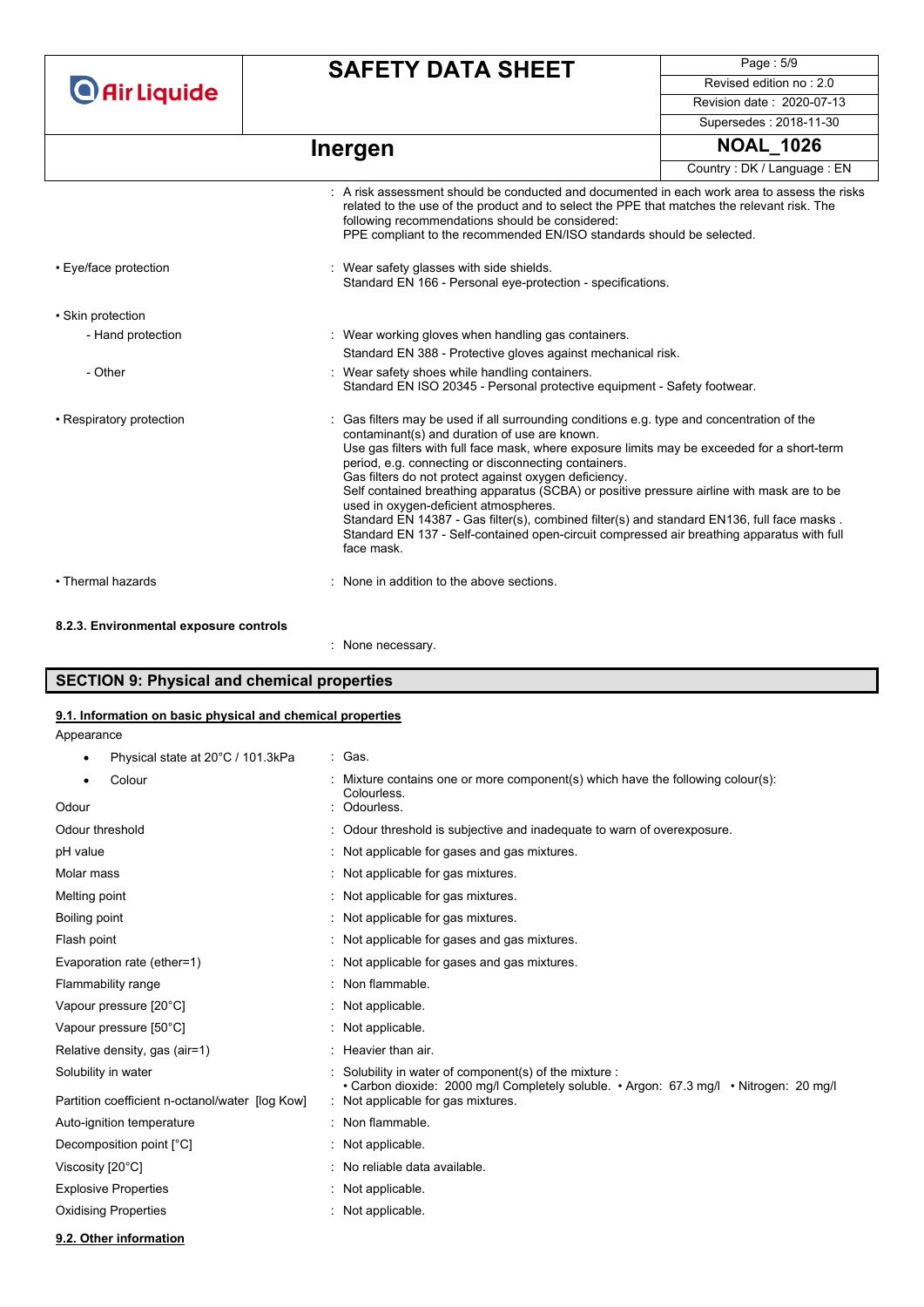

Page : 6/9 Revised edition no : 2.0 Revision date : 2020-07-13 Supersedes : 2018-11-30 **Inergen 1026** NOAL\_1026

Country : DK / Language : EN

Other data **interpretatal intervals of the Cas**/vapour heavier than air. May accumulate in confined spaces, particularly at or below ground level.

| <b>SECTION 10: Stability and reactivity</b> |                                                                                                           |  |
|---------------------------------------------|-----------------------------------------------------------------------------------------------------------|--|
|                                             |                                                                                                           |  |
| 10.1. Reactivity                            |                                                                                                           |  |
|                                             | : No reactivity hazard other than the effects described in sub-sections below.                            |  |
| 10.2. Chemical stability                    |                                                                                                           |  |
|                                             | Stable under normal conditions.<br>٠                                                                      |  |
| 10.3. Possibility of hazardous reactions    |                                                                                                           |  |
|                                             | : No additional information available                                                                     |  |
| 10.4. Conditions to avoid                   |                                                                                                           |  |
|                                             | : Avoid moisture in installation systems.                                                                 |  |
|                                             |                                                                                                           |  |
| 10.5. Incompatible materials                |                                                                                                           |  |
|                                             | : For additional information on compatibility refer to ISO 11114.                                         |  |
| 10.6. Hazardous decomposition products      |                                                                                                           |  |
|                                             | : Under normal conditions of storage and use, hazardous decomposition products should not be<br>produced. |  |

#### **SECTION 11: Toxicological information**

#### **11.1. Information on toxicological effects**

| 11.1. Information on toxicological effects |                                                                                                                                                                                                                                                                                                                                                                                                                                                 |  |
|--------------------------------------------|-------------------------------------------------------------------------------------------------------------------------------------------------------------------------------------------------------------------------------------------------------------------------------------------------------------------------------------------------------------------------------------------------------------------------------------------------|--|
| <b>Acute toxicity</b>                      | Toxicological effects not expected from this product if occupational exposure limit values are<br>not exceeded.                                                                                                                                                                                                                                                                                                                                 |  |
|                                            | Unlike simple asphyxiants, carbon dioxide has the ability to cause death even when normal<br>oxygen levels (20-21%) are maintained. 5% CO2 has been found to act synergistically to<br>increase the toxicity of certain other gases (CO, NO2). CO2 has been shown to enhance the<br>production of carboxy- or met-hemoglobin by these gases possibly due to carbon dioxide's<br>stimulatory effects on the respiratory and circulatory systems. |  |
|                                            | For more information, see 'EIGA Safety Info 24: Carbon Dioxide, Physiological Hazards' at<br>www.eiga.eu.                                                                                                                                                                                                                                                                                                                                       |  |
| <b>Skin corrosion/irritation</b>           | : No known effects from this product.                                                                                                                                                                                                                                                                                                                                                                                                           |  |
| Serious eye damage/irritation              | : No known effects from this product.                                                                                                                                                                                                                                                                                                                                                                                                           |  |
| Respiratory or skin sensitisation          | : No known effects from this product.                                                                                                                                                                                                                                                                                                                                                                                                           |  |
| Germ cell mutagenicity                     | : No known effects from this product.                                                                                                                                                                                                                                                                                                                                                                                                           |  |
| Carcinogenicity                            | : No known effects from this product.                                                                                                                                                                                                                                                                                                                                                                                                           |  |
| <b>Reproductive toxicity</b>               | : No known effects from this product.<br>No known effects from this product.                                                                                                                                                                                                                                                                                                                                                                    |  |
| <b>STOT-single exposure</b>                | : No known effects from this product.                                                                                                                                                                                                                                                                                                                                                                                                           |  |
| <b>STOT-repeated exposure</b>              | : No known effects from this product.                                                                                                                                                                                                                                                                                                                                                                                                           |  |
| <b>Aspiration hazard</b>                   | : Not applicable for gases and gas mixtures.                                                                                                                                                                                                                                                                                                                                                                                                    |  |

#### **SECTION 12: Ecological information**

#### **12.1. Toxicity**

| Assessment                      | : No ecological damage caused by this product. |
|---------------------------------|------------------------------------------------|
| EC50 48h - Daphnia magna [mg/l] | $\therefore$ No data available.                |
| EC50 72h - Algae [mg/l]         | $\therefore$ No data available.                |
| LC50 96 h - Fish [mq/l]         | $\therefore$ No data available.                |
|                                 |                                                |

#### **12.2. Persistence and degradability**

Assessment : No ecological damage caused by this product.

#### **12.3. Bioaccumulative potential**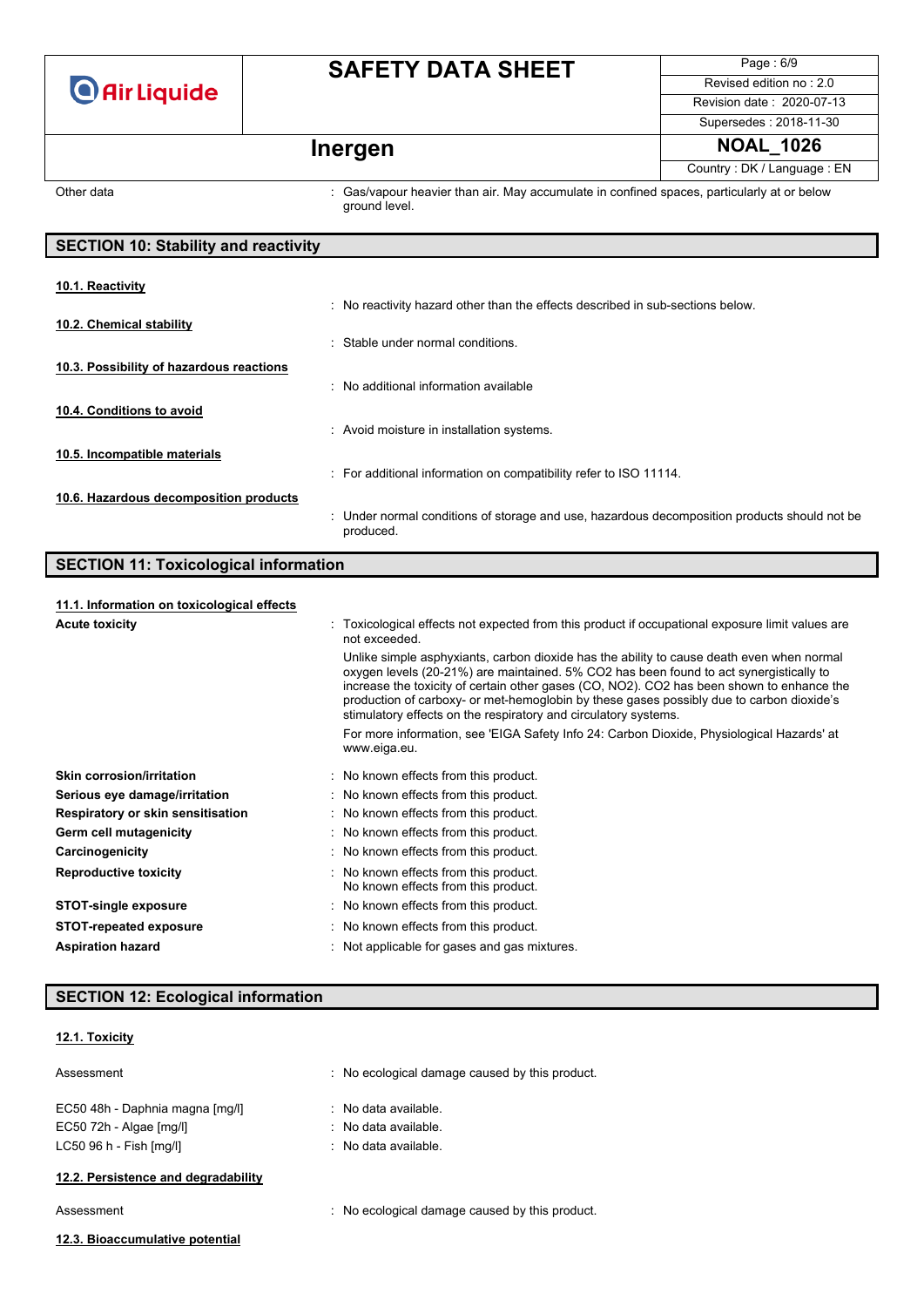**O** Air Liquide

## **SAFETY DATA SHEET**

Page : 7/9 Revised edition no : 2.0 Revision date : 2020-07-13 Supersedes : 2018-11-30

## **Inergen NOAL\_1026**

|                                                                                       |                                                                                              | Country: DK / Language: EN                                                                  |  |  |
|---------------------------------------------------------------------------------------|----------------------------------------------------------------------------------------------|---------------------------------------------------------------------------------------------|--|--|
| Assessment                                                                            | : No data available.                                                                         |                                                                                             |  |  |
|                                                                                       |                                                                                              |                                                                                             |  |  |
| 12.4. Mobility in soil                                                                |                                                                                              |                                                                                             |  |  |
| Assessment                                                                            | Partition into soil is unlikely.                                                             | Because of its high volatility, the product is unlikely to cause ground or water pollution. |  |  |
| 12.5. Results of PBT and vPvB assessment                                              |                                                                                              |                                                                                             |  |  |
| Assessment                                                                            | . Not classified as PBT or vPvB                                                              |                                                                                             |  |  |
| 12.6. Other adverse effects                                                           |                                                                                              |                                                                                             |  |  |
| Other adverse effects                                                                 | : No known effects from this product.                                                        |                                                                                             |  |  |
| Effect on the ozone layer                                                             | : None.                                                                                      |                                                                                             |  |  |
| Effect on global warming                                                              | : Contains greenhouse gas(es).                                                               |                                                                                             |  |  |
| <b>SECTION 13: Disposal considerations</b>                                            |                                                                                              |                                                                                             |  |  |
| 13.1. Waste treatment methods                                                         |                                                                                              |                                                                                             |  |  |
|                                                                                       | May be vented to atmosphere in a well ventilated place.                                      |                                                                                             |  |  |
|                                                                                       | Do not discharge into any place where its accumulation could be dangerous.                   |                                                                                             |  |  |
|                                                                                       | Return unused product in original container to supplier.                                     |                                                                                             |  |  |
| List of hazardous waste codes (from<br>Commission Decision 2000/532/EC as<br>amended) | $\div$ 16 05 05 $\div$ Gases in pressure containers other than those mentioned in 16 05 04.  |                                                                                             |  |  |
| 13.2. Additional information                                                          |                                                                                              |                                                                                             |  |  |
|                                                                                       | External treatment and dianosal of weate abould comply with applicable legal and/er national |                                                                                             |  |  |

: External treatment and disposal of waste should comply with applicable local and/or national regulations.

#### **SECTION 14: Transport information**

| 14.1. UN number                       |                                                            |
|---------------------------------------|------------------------------------------------------------|
| UN-No.                                | : 1956                                                     |
| 14.2. UN proper shipping name         |                                                            |
| Transport by road/rail (ADR/RID)      | COMPRESSED GAS, N.O.S. (Nitrogen, Argon)                   |
| Transport by air (ICAO-TI / IATA-DGR) | Compressed gas, n.o.s. (Nitrogen, Argon)                   |
| Transport by sea (IMDG)               | COMPRESSED GAS, N.O.S. (Nitrogen, Argon)<br>$\blacksquare$ |
| 14.3. Transport hazard class(es)      |                                                            |
| Labelling                             |                                                            |
|                                       | 2.2 : Non-flammable, non-toxic gases.                      |
| Transport by road/rail (ADR/RID)      |                                                            |
| Class                                 | $\therefore$ 2.                                            |
| Classification code                   | : 1A.                                                      |
| Hazard identification number          | $\therefore$ 20.                                           |
| <b>Tunnel Restriction</b>             | E - Passage forbidden through tunnels of category E.       |
| Transport by air (ICAO-TI / IATA-DGR) |                                                            |

| Transport by air (ICAO-II / IATA-DGR) |                   |
|---------------------------------------|-------------------|
| Class / Div. (Sub. risk(s))           | : 2.2             |
| Transport by sea (IMDG)               |                   |
| Class / Div. (Sub. risk(s))           | : 2.2             |
| Emergency Schedule (EmS) - Fire       | $:$ F-C.          |
| Emergency Schedule (EmS) - Spillage   | $\therefore$ S-V. |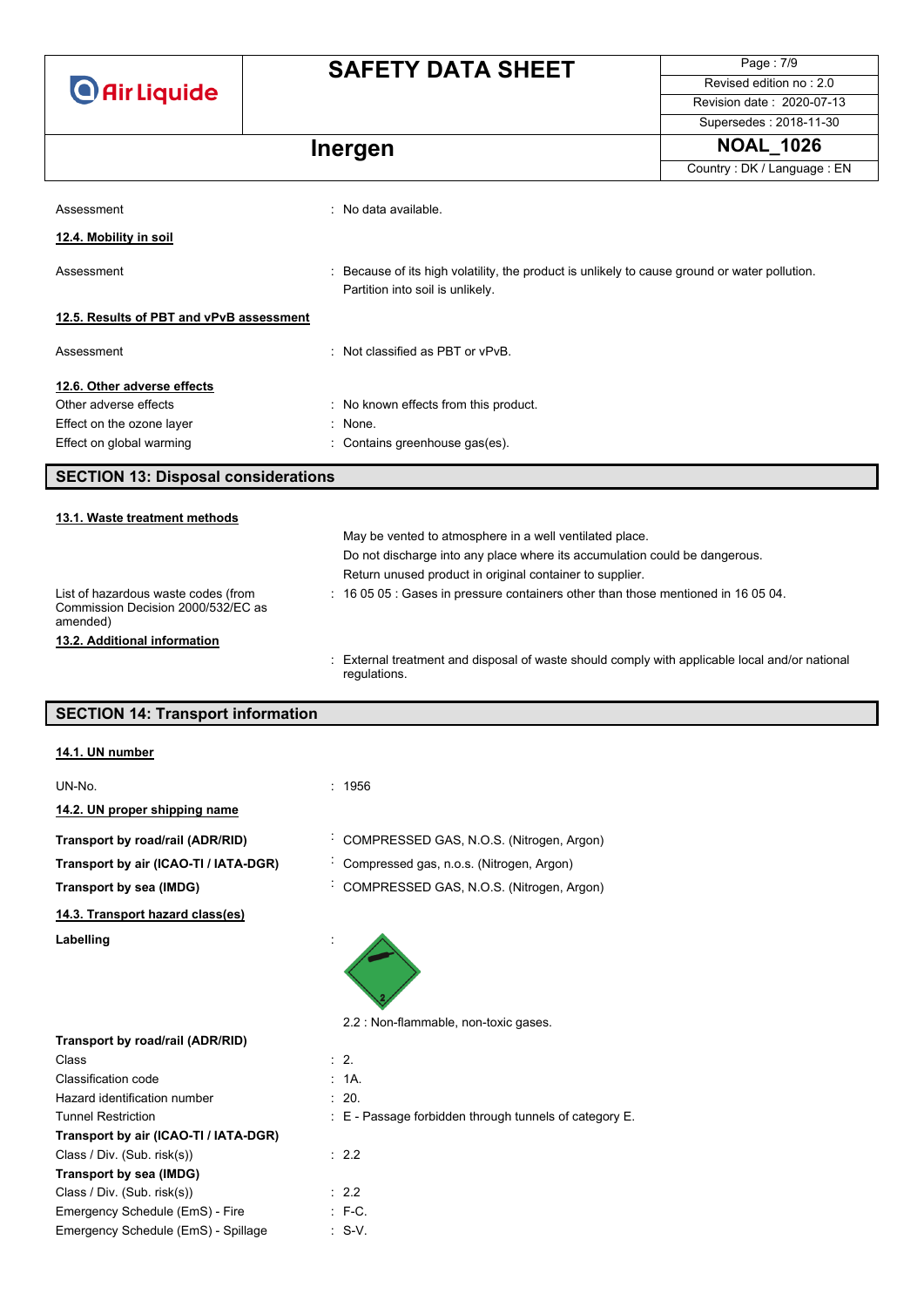

Page : 8/9 Revised edition no : 2.0 Revision date : 2020-07-13

#### Supersedes : 2018-11-30

Country : DK / Language : EN

## **Inergen 1026** NOAL\_1026

| 14.4. Packing group                   |          |                                                                                                                                          |
|---------------------------------------|----------|------------------------------------------------------------------------------------------------------------------------------------------|
| Transport by road/rail (ADR/RID)      | ÷.       | Not established.                                                                                                                         |
| Transport by air (ICAO-TI / IATA-DGR) |          | Not established.                                                                                                                         |
| Transport by sea (IMDG)               |          | Not established.                                                                                                                         |
| 14.5. Environmental hazards           |          |                                                                                                                                          |
| Transport by road/rail (ADR/RID)      | ÷.       | None.                                                                                                                                    |
| Transport by air (ICAO-TI / IATA-DGR) | $\sim$   | None.                                                                                                                                    |
| Transport by sea (IMDG)               | $\gamma$ | None.                                                                                                                                    |
| 14.6. Special precautions for user    |          |                                                                                                                                          |
| Packing Instruction(s)                |          |                                                                                                                                          |
| Transport by road/rail (ADR/RID)      |          | : P200.                                                                                                                                  |
| Transport by air (ICAO-TI / IATA-DGR) |          |                                                                                                                                          |
| Passenger and Cargo Aircraft          |          | : 200.                                                                                                                                   |
| Cargo Aircraft only                   |          | : 200.                                                                                                                                   |
| Transport by sea (IMDG)               |          | : P200.                                                                                                                                  |
| Special transport precautions         |          | Avoid transport on vehicles where the load space is not separated from the driver's<br>compartment.                                      |
|                                       |          | Ensure vehicle driver is aware of the potential hazards of the load and knows what to do in the<br>event of an accident or an emergency. |
|                                       |          | Before transporting product containers:                                                                                                  |
|                                       |          | - Ensure there is adequate ventilation.                                                                                                  |
|                                       |          | - Ensure that containers are firmly secured.                                                                                             |
|                                       |          | - Ensure valve is closed and not leaking.                                                                                                |
|                                       |          | - Ensure valve outlet cap nut or plug (where provided) is correctly fitted.                                                              |
|                                       |          | - Ensure valve protection device (where provided) is correctly fitted.                                                                   |

#### **14.7. Transport in bulk according to Annex II of Marpol and the IBC Code**

: Not applicable.

#### **SECTION 15: Regulatory information**

| <b>EU-Regulations</b>                                            | 15.1. Safety, health and environmental regulations/legislation specific for the substance or mixture      |
|------------------------------------------------------------------|-----------------------------------------------------------------------------------------------------------|
| Restrictions on use<br>Seveso Directive: 2012/18/EU (Seveso III) | $:$ None.<br>: Not covered.                                                                               |
| <b>National regulations</b><br>National legislation              | : Ensure all national/local regulations are observed.                                                     |
| <b>Denmark</b><br>Recommendations Danish Regulation              | : Pregnant/breastfeeding women working with the product must not be in direct contact with the<br>product |
| 15.2. Chemical safety assessment                                 |                                                                                                           |

A CSA does not need to be carried out for this product.

## **SECTION 16: Other information**

Indication of changes **in the visible of the CO** is revised safety data sheet in accordance with commission regulation (EU) No 453/2010.